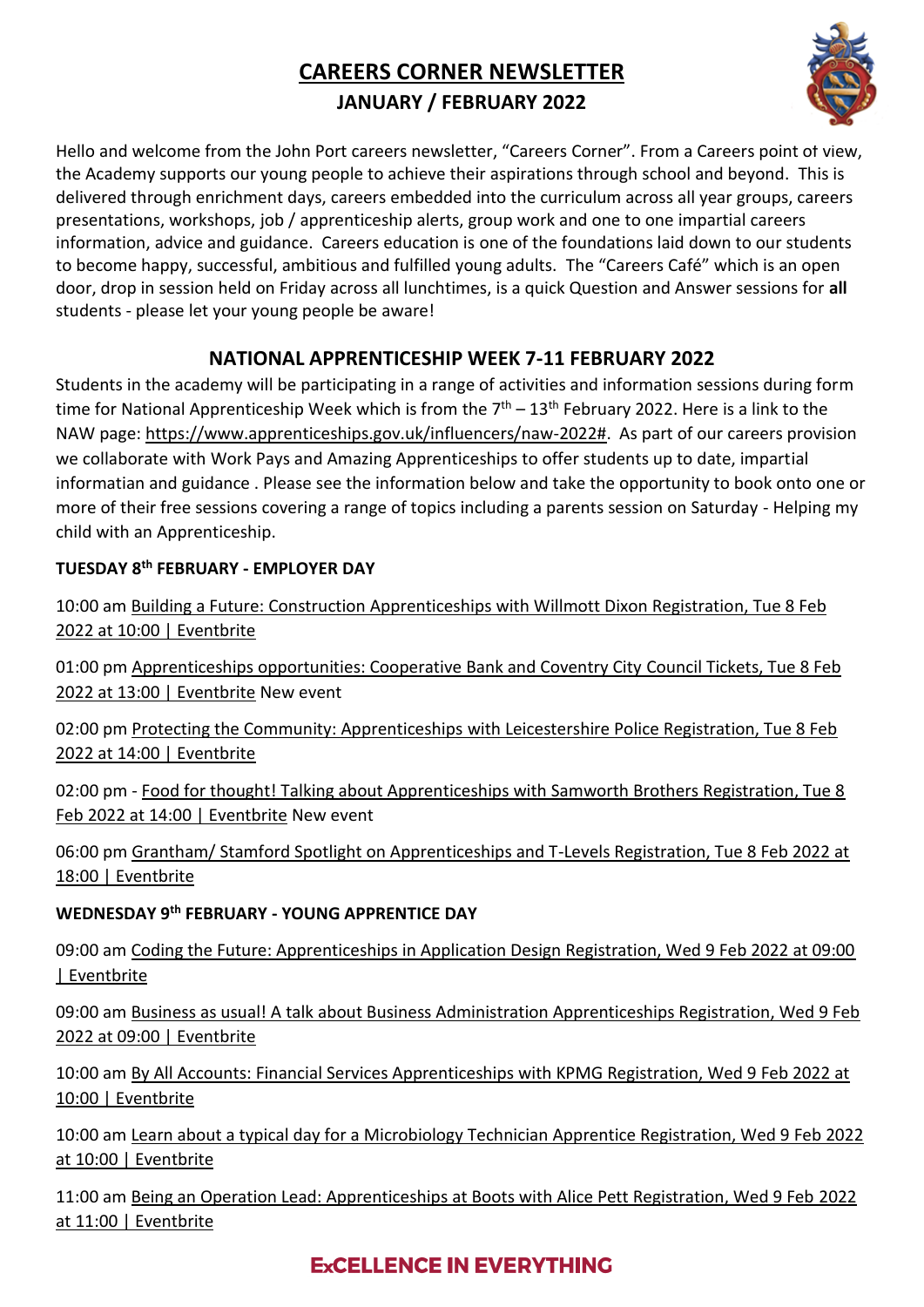11:00 am [Building a Future: Construction Apprenticeships with JCB Registration, Wed 9 Feb 2022 at 11:00 |](https://www.eventbrite.co.uk/e/building-a-future-construction-apprenticeships-with-jcb-registration-256079690247)  [Eventbrite](https://www.eventbrite.co.uk/e/building-a-future-construction-apprenticeships-with-jcb-registration-256079690247)

01:00 pm [Food for thought! The life of a Food Technical Degree Apprentice Registration, Wed 9 Feb 2022](https://www.eventbrite.co.uk/e/food-for-thought-the-life-of-a-food-technical-degree-apprentice-registration-256112207507)  [at 13:00 | Eventbrite](https://www.eventbrite.co.uk/e/food-for-thought-the-life-of-a-food-technical-degree-apprentice-registration-256112207507)

02:00 pm [Building a Future: Construction Apprenticeships with Willmott Dixon Registration, Wed 9 Feb](https://www.eventbrite.co.uk/e/building-a-future-construction-apprenticeships-with-willmott-dixon-registration-245810775647)  [2022 at 14:00 | Eventbrite](https://www.eventbrite.co.uk/e/building-a-future-construction-apprenticeships-with-willmott-dixon-registration-245810775647)

02:00 pm [Supply and Demand! A talk about being a Supply Chain Degree Apprentice Registration, Wed 9](https://www.eventbrite.co.uk/e/supply-and-demand-a-talk-about-being-a-supply-chain-degree-apprentice-registration-256139790007)  [Feb 2022 at 14:00 | Eventbrite](https://www.eventbrite.co.uk/e/supply-and-demand-a-talk-about-being-a-supply-chain-degree-apprentice-registration-256139790007)

06:00 pm [Boston/ South Holland Spotlight on Apprenticeships and T-Levels Registration, Wed 9 Feb 2022](https://www.eventbrite.co.uk/e/boston-south-holland-spotlight-on-apprenticeships-and-t-levels-registration-256695050807)  [at 18:00 | Eventbrite](https://www.eventbrite.co.uk/e/boston-south-holland-spotlight-on-apprenticeships-and-t-levels-registration-256695050807)

06:00 pm [Helping my child with an Apprenticeship: A seminar for Parents & Carers Registration, Wed 9 Feb](https://www.eventbrite.co.uk/e/helping-my-child-with-an-apprenticeship-a-seminar-for-parents-carers-registration-256718641367)  [2022 at 18:00 | Eventbrite](https://www.eventbrite.co.uk/e/helping-my-child-with-an-apprenticeship-a-seminar-for-parents-carers-registration-256718641367)

### **THURSDAY 10th FEBRUARY – THANKFUL THURSDAY**

11:10 am [Boost your employability! Apprenticeships & Boosting your employability Registration, Thu 10](https://www.eventbrite.co.uk/e/boost-your-employability-apprenticeships-boosting-your-employability-registration-242682268197)  [Feb 2022 at 11:10 | Eventbrite](https://www.eventbrite.co.uk/e/boost-your-employability-apprenticeships-boosting-your-employability-registration-242682268197)

01:00 pm [What are your Strengths? An Apprenticeship Workshop with Navjoyt Kaur Registration, Thu 10](https://www.eventbrite.co.uk/e/what-are-your-strengths-an-apprenticeship-workshop-with-navjoyt-kaur-registration-242721355107)  [Feb 2022 at 13:00 | Eventbrite](https://www.eventbrite.co.uk/e/what-are-your-strengths-an-apprenticeship-workshop-with-navjoyt-kaur-registration-242721355107)

02:00 pm [Writing a winning CV: A workshop with Daniel Birch Registration, Thu 10 Feb 2022 at 14:00 |](https://www.eventbrite.co.uk/e/writing-a-winning-cv-a-workshop-with-daniel-birch-registration-242749689857)  [Eventbrite](https://www.eventbrite.co.uk/e/writing-a-winning-cv-a-workshop-with-daniel-birch-registration-242749689857)

06:00 pm [Solihull Careers Hub Spotlight on Apprenticeships and T-Levels Registration, Thu 10 Feb 2022 at](https://www.eventbrite.co.uk/e/solihull-careers-hub-spotlight-on-apprenticeships-and-t-levels-registration-250177536747)  [18:00 | Eventbrite](https://www.eventbrite.co.uk/e/solihull-careers-hub-spotlight-on-apprenticeships-and-t-levels-registration-250177536747)

06:00 pm NHS Apprenticeships: A talk with an Associate Nurse about Apprenticeships Registration, Thu 10 [Feb 2022 at 18:00 | Eventbrite](https://www.eventbrite.co.uk/e/nhs-apprenticeships-a-talk-with-an-associate-nurse-about-apprenticeships-registration-257926213247)

#### **FRIDAY 11th FEBRUARY - SEND CELEBRATION**

09:00 am [An introduction to levels 2 and 3 apprenticeships Registration, Fri 11 Feb 2022 at 09:00 |](https://www.eventbrite.co.uk/e/an-introduction-to-levels-2-and-3-apprenticeships-registration-256890916647)  [Eventbrite](https://www.eventbrite.co.uk/e/an-introduction-to-levels-2-and-3-apprenticeships-registration-256890916647)

10:00 am [Application Tips & Tricks with Apprentice Nihal Dhillon from JCB Registration, Fri 11 Feb 2022 at](https://www.eventbrite.co.uk/e/application-tips-tricks-with-apprentice-nihal-dhillon-from-jcb-registration-256941788807?aff=ebdssbonlinesearch)  [10:00 | Eventbrite](https://www.eventbrite.co.uk/e/application-tips-tricks-with-apprentice-nihal-dhillon-from-jcb-registration-256941788807?aff=ebdssbonlinesearch)

11:00 am [Flying High! A talk about Digital and Technology Apprenticeships with Lucy Registration, Fri 11](https://www.eventbrite.co.uk/e/flying-high-a-talk-about-digital-and-technology-apprenticeships-with-lucy-registration-250022111867?aff=ebdssbonlinesearch)  [Feb 2022 at 11:00 | Eventbrite](https://www.eventbrite.co.uk/e/flying-high-a-talk-about-digital-and-technology-apprenticeships-with-lucy-registration-250022111867?aff=ebdssbonlinesearch)

01:00 pm [How to apply for an Apprenticeship/ Traineeship Registration, Fri 11 Feb 2022 at 13:00 |](https://www.eventbrite.co.uk/e/how-to-apply-for-an-apprenticeship-traineeship-registration-256987776357?aff=ebdssbonlinesearch)  [Eventbrite](https://www.eventbrite.co.uk/e/how-to-apply-for-an-apprenticeship-traineeship-registration-256987776357?aff=ebdssbonlinesearch)

01:45 pm [What are your Strengths? An Apprenticeship Workshop for SEND students Registration, Fri 11](https://www.eventbrite.co.uk/e/what-are-your-strengths-an-apprenticeship-workshop-for-send-students-registration-257893986857)  [Feb 2022 at 13:45 | Eventbrite](https://www.eventbrite.co.uk/e/what-are-your-strengths-an-apprenticeship-workshop-for-send-students-registration-257893986857)

#### **SATURDAY 12th FEBRUARY - PARENTS DAY**

09:30 am [Helping my child with an Apprenticeship: A seminar for Parents & Carers Registration, Sat 12 Feb](https://www.eventbrite.co.uk/e/helping-my-child-with-an-apprenticeship-a-seminar-for-parents-carers-registration-245863172367)  [2022 at 09:30 | Eventbrite](https://www.eventbrite.co.uk/e/helping-my-child-with-an-apprenticeship-a-seminar-for-parents-carers-registration-245863172367)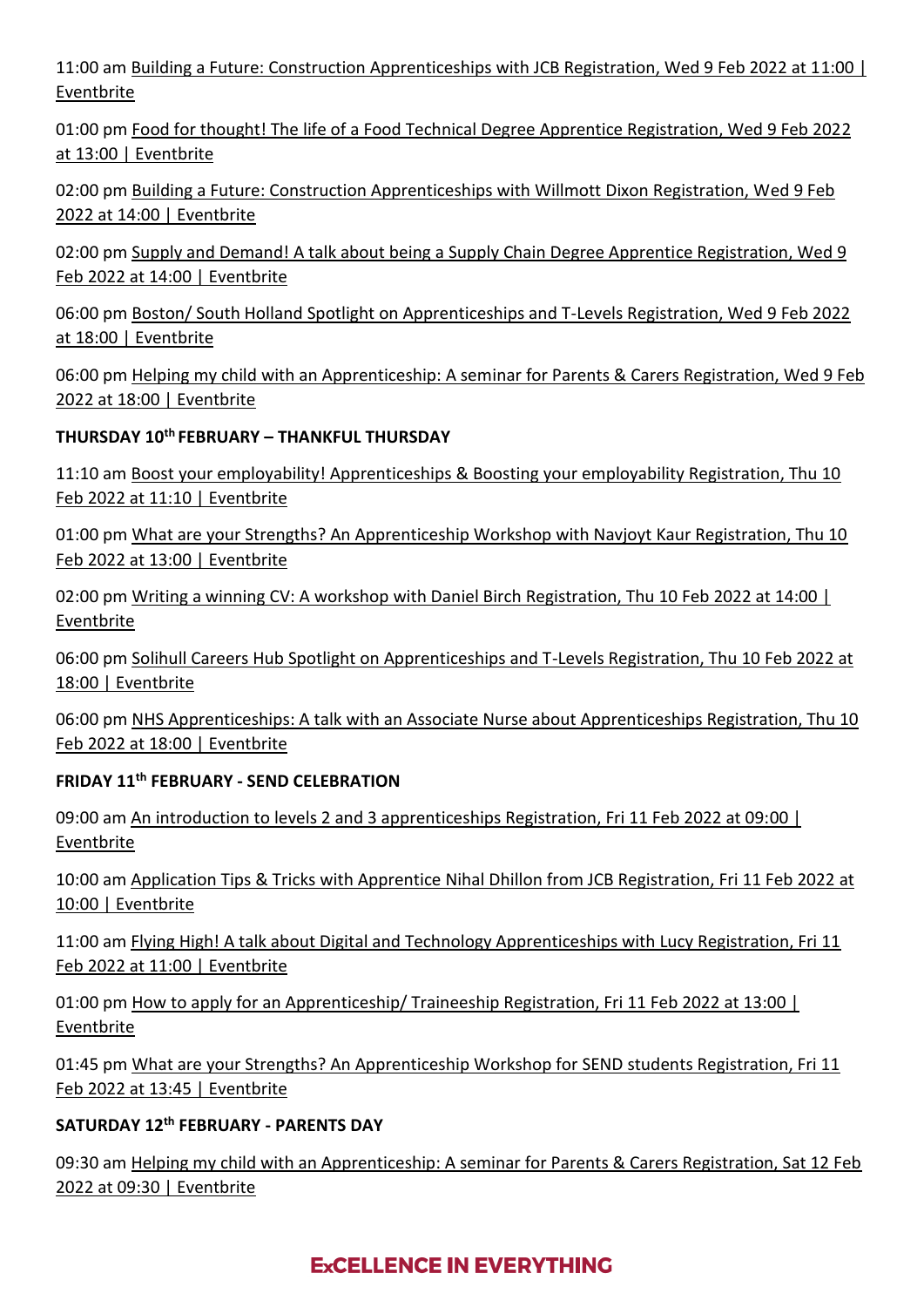10:30 am [Helping my child with an Apprenticeship: A seminar for Parents & Carers Registration, Sat 12 Feb](https://www.eventbrite.co.uk/e/helping-my-child-with-an-apprenticeship-a-seminar-for-parents-carers-registration-256763415287)  [2022 at 10:30 | Eventbrite](https://www.eventbrite.co.uk/e/helping-my-child-with-an-apprenticeship-a-seminar-for-parents-carers-registration-256763415287)

11:30 am [Helping my child with an Apprenticeship: A seminar for Parents & Carers Registration, Sat 12 Feb](https://www.eventbrite.co.uk/e/helping-my-child-with-an-apprenticeship-a-seminar-for-parents-carers-registration-256786835337)  [2022 at 11:30 | Eventbrite](https://www.eventbrite.co.uk/e/helping-my-child-with-an-apprenticeship-a-seminar-for-parents-carers-registration-256786835337)

12:30 pm Helping my child with an Apprenticeship: A seminar for Parents & Carers Registration, Sat 12 Feb [2022 at 12:30 | Eventbrite](https://www.eventbrite.co.uk/e/helping-my-child-with-an-apprenticeship-a-seminar-for-parents-carers-registration-256787868427)

If your child is considering an apprenticeship in Year 11 and would like more information or a carers appointment please email [careers@johnport.derbyshire.sch.uk.](mailto:careers@johnport.derbyshire.sch.uk)

# **CAREERS INFORMATION AND LINKS**

Allied Healthcare are excited to announce that the UK's largest Healthcare Careers fair is back for 2022 and this time it is virtual for greater accessibility and there are E-learning options for students who are unable to attend the LIVE dates. This is a fully packed weekend with an opportunity to virtually meet a variety of healthcare professionals, learn from admissions experts about how to strategically choose a university course, write a personal statement, navigate interviews and apply for healthcare apprenticeships!

### **You can register here:<https://alliedhealthmentor.org/national-healthcare-weekend/>**

When and where is it? National Healthcare Weekend will be taking place on the 19<sup>th</sup> and 20<sup>th</sup> March 2022 online, via your own unique portal! The great thing about attending the weekend Live is that you have the opportunity to speak to a variety of healthcare professionals virtually via zoom. However, if you are unable to attend the LIVE event, you can opt to register for the NHW E-learning course which will be available throughout April for you to watch all of the recorded talks.

All students will receive a certificate of attendance. This event is something that you can list on your UCAS application under the section entitled 'what courses have you attended that prepare you for higher education'. Therefore, attending the event (LIVE or via the e-learning) is useful for your UCAS application!

# **SPINGPOD WORK EXPERIENCE OPPORTUNITIES**

Our latest cohort of Virtual Work Experiences are now open. As always you can find the latest sector news and related work opportunities. Please visit:<https://www.springpod.com/virtual-work-experience>

# **RATE MY APPRENTICESHIP**

## **TOP APPRENTICESHIP EMPLOYERS AND TRAINING PROVIDERS 2021 – 2022**

<https://www.ratemyapprenticeship.co.uk/top-employers/about>

# **UPCOMING OPPORTUNITIES**

Students can also keep up to date with work experience and careers opportunities by clicking on the "Upcoming Opportunities tile" on the John Port intranet or using the link below.

## **<https://sites.google.com/johnport.derbyshire.sch.uk/upcoming-opportunities-for-stu/home>**

# **APPRENTICESHIP OPPORTUNITES**

# **ASTRA ZENECA**

We understand that full time study at university isn't for everyone. That's why our apprenticeship programme offers a practical and exciting alternative to the traditional route. Here, you will work with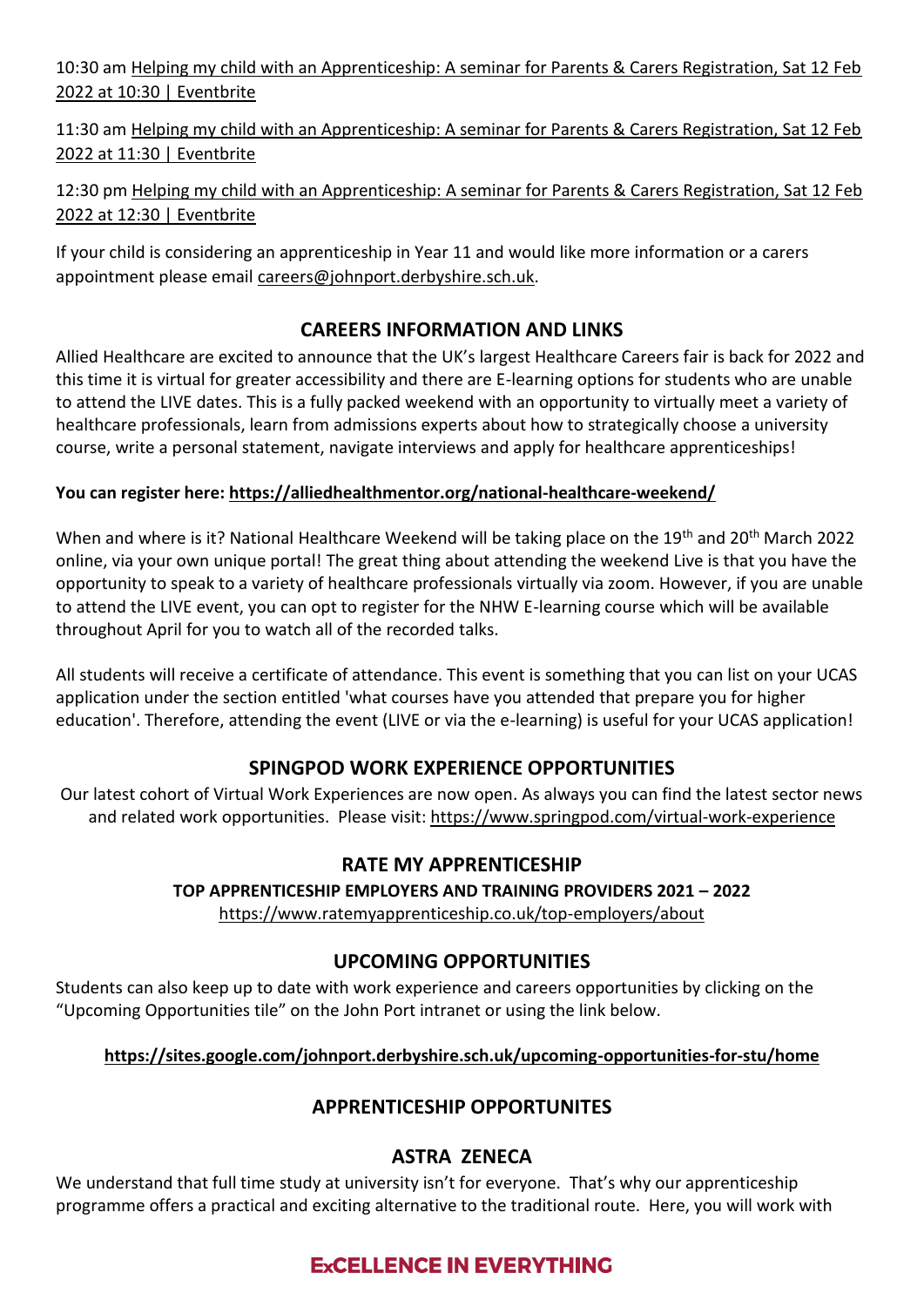world-renowned talent and leaders on real projects to gain hands on experience whilst also working towards your qualification.

We have lots of new and exciting roles on offer in Finance, Procurement and Health and Safety as well as a Digital User Experience, Corporate Responsibility and Sustainability and Construction. For more information please follow: [https://www.ratemyapprenticeship.co.uk/company](https://www.ratemyapprenticeship.co.uk/company-profile/612/astrazeneca/jobs?utm_source=emailCampaign&utm_medium=email&utm_campaign=cl-26012022-astrazeneca-career&dm_i=30Z2,18MNC,7XRNJS,4TBCC,1)[profile/612/astrazeneca/jobs?utm\\_source=emailCampaign&utm\\_medium=email&utm\\_campaign=cl-](https://www.ratemyapprenticeship.co.uk/company-profile/612/astrazeneca/jobs?utm_source=emailCampaign&utm_medium=email&utm_campaign=cl-26012022-astrazeneca-career&dm_i=30Z2,18MNC,7XRNJS,4TBCC,1)[26012022-astrazeneca-career&dm\\_i=30Z2,18MNC,7XRNJS,4TBCC,1](https://www.ratemyapprenticeship.co.uk/company-profile/612/astrazeneca/jobs?utm_source=emailCampaign&utm_medium=email&utm_campaign=cl-26012022-astrazeneca-career&dm_i=30Z2,18MNC,7XRNJS,4TBCC,1)

## **SEVERN TRENT WATER**

We offer apprenticeships right across our business. Whether you are looking for hands-on or office-based work, there is something for you. Our apprenticeships range from 1 to 34 years and the qualifications you will get range from Level 3 – equivalent to A Level and to Level 6 – equivalent to a degree. We offer a range of apprenticeship programmes within Operations, Project Management, Health, Safety and Wellbeing, Engineering, Technology, Finance, HR and Logistics. For more information please follow: [https://www.severntrent.com/careers/graduates-undergraduates-and](https://www.severntrent.com/careers/graduates-undergraduates-and-apprentices/apprenticeships/?cmpid=cmp:apprentice)[apprentices/apprenticeships/?cmpid=cmp:apprentice](https://www.severntrent.com/careers/graduates-undergraduates-and-apprentices/apprenticeships/?cmpid=cmp:apprentice)

### **DERBY COLLEGE OPEN EVENINGS**

<https://www.derby-college.ac.uk/news-events/events>

The Joseph Wright Centre Open Evening Thursday 3rd March 2022 5pm - 7pm [\(pre-registration required\)](https://intouch.derby-college.ac.uk/Forms/eventregistration) The Joseph Wright Centre, Cathedral Road, Derby DE1 3PA

Broomfield Hall Open Day Wednesday 16<sup>th</sup> February 2022 5pm - 7pm [\(pre-registration required\)](https://intouch.derby-college.ac.uk/Forms/eventregistration) Broomfield Hall, Morley, Ilkeston, Derby, DE7 6DN

> The Roundhouse Open Day Thursday 10<sup>th</sup> March 2022 5pm - 7pm [\(pre-registration required\)](https://intouch.derby-college.ac.uk/Forms/eventregistration) The Roundhouse, Derby DE24 8JE

The Community College, Ilkeston Open Day Thursday 3rd March 2022 5pm - 7pm [\(pre-registration required\)](https://intouch.derby-college.ac.uk/Forms/eventregistration) Ilkeston College, 2 Pimlico, Ilkeston, Derbyshire DE7 5JS

**BURTON COLLEGE OPEN DAY** [https://www.bsdc.ac.uk/events/939-open-day-](https://www.bsdc.ac.uk/events/939-open-day-18th-october-2021)

#### **Open Day – 14th May 2022 – 10 am to 2 pm**

BURTON AND SOUTH DERBYSHIRE COLLEGE TOWN CENTRE CAMPUS, DE14 3RL

Come to our open day where you'll have the chance to speak to tutors, learn more about courses of interest and tour the College facilities!